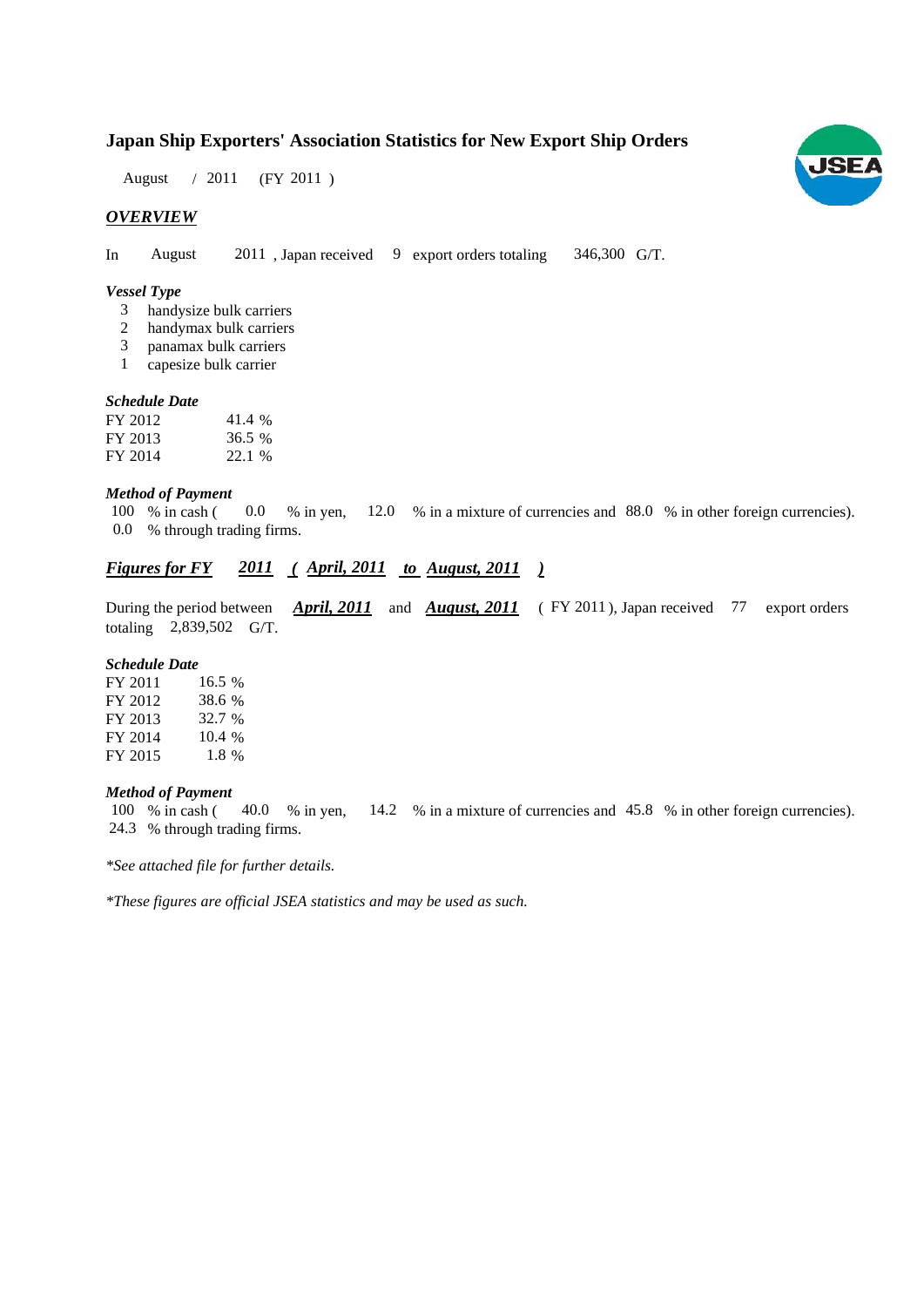## New Export Orders Placed in August 2011 (FY 2011) Based on Fiscal Year

No. G/T No. G/T No. G/T No. G/T No. G/T No. G/T No. G/T No. G/T $G/T$ General Cargos | 8| 329,500|| 4| 240,572|| 0| 0| 0| 0| 0| 0| 0| 0| 0| 0| 0| 4| 240,572|| 4| 240,572 Bulk Carriers | 282 10,773,060 18 671,570 16 497,270 15 545,770 13 484,020 9 346,300 71 2,544,930 131 5,113,580 Tankers 12 1,319,040 0 0 0 0 0 0 0 0 0 0 0 0 5 483,140 Combined Carriers 0 0 0 0 0 0 0 0 0 0 0 0 0 0 0 0Others | 0 | 0 | 0 | 2 | 54,000 | 0 | 0 | 0 | 0 | 0 | 2 | 54,000 | 2 | Total 302 12,421,600 22 912,142 18 551,270 15 545,770 13 484,020 9 346,300 77 2,839,502 142 5,891,292 FY 2009 / FY 2008 (%) | \* 195.9 | 109.4 | 59.0 | 34.3 | 41.8 | 25.6 | 48.4 | \*\* 77.0 In CGT | | 5,547,270 | | 447,993 | | 303,556 | | 257,553 | | 228,679 | | 158,613 | | 1,396,394 | | 2,690,124 Description April 2011 May 2011 June 2011<br>No. 1 G/T No. 1 G/T No. 1 G/T No. 1 G/T No. 1 G/T July 2011 August 2011 Apr 11 to Aug 11 Jan 11 to Aug 11

*Figures for shipbuilding orders of 500 G/T and over for export as steel vessels placed with JSEA members are covered.*

\*FY 2010/FY2009

\*\*Calendar Year 2011

JSEA (September 2011)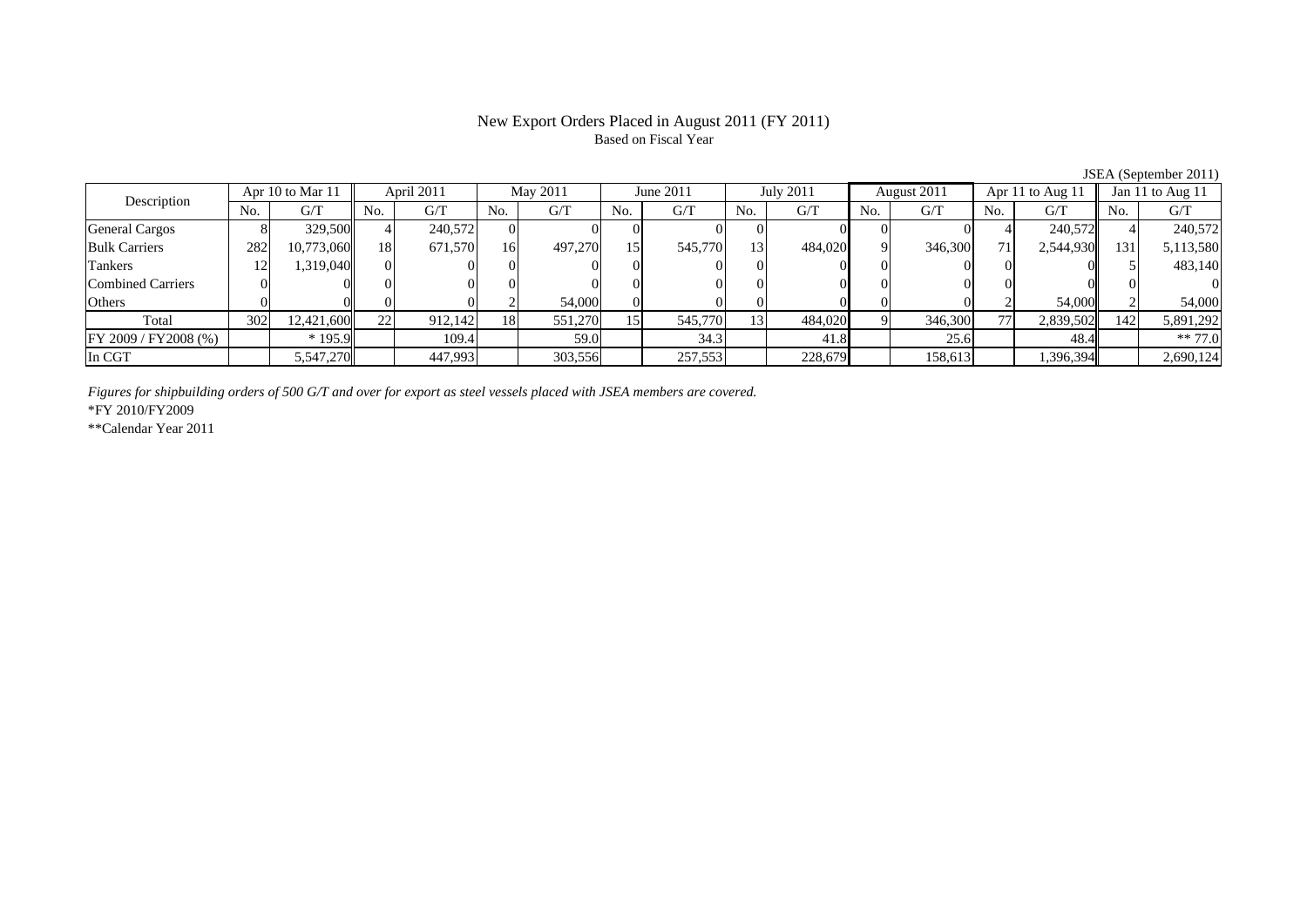## Export Ships Delivered in August 2011 (FY 2011) Based on Fiscal Year

JSEA (September 2011)<br> $\vert \vert$  Jan 11 to Aug 11 No. G/T No. G/T No. G/T No. G/T No. G/T No. G/T No. G/T No. G/T $\mathrm{G}/\mathrm{T}$ General Cargos ( 27 1,648,534 3 153,030 1 78,316 3 109,850 1 10,650 3 188,362 11 540,208 17 990,849 Bulk Carriers 254 11,398,272 16 677,984 24 1,087,195 28 1,194,777 19 714,073 18 673,152 105 4,347,181 188 8,149,444 Tankers | 75 | 4,100,842|| 10| 448,528 | 4| 237,438 | 4| 201,512 | 5| 290,658**|** 2| 188,836| 25| 1,366,972|| 42| 2,223,834 Combined Carriers 0 0 0 0 0 0 0 0 0 0 0 0 0 0 0 0Others | 2 | 13,616 || 0 | 0 | 0 | 0 | 0 | 0 | 0 | 0 | 0 | 0 | 2 | 13,616 Total 358 17,161,264 29 1,279,542 29 1,402,949 35 1,506,139 25 1,015,381 23 1,050,350 141 6,254,361 249 11,377,743 |FY 2009 / FY2008 (%) | | \* 103.6 | 78.0 | 125.0 | 87.7 | 79.2 | 135.6 | 95.7 | \*\* 94.1 In CGT | | 7,670,227 || | 587,719 | | 602,665 | | 704,960 | | 469,459 | | 467,920 | | 2,832,723 | | 5,060,064 Apr 10 to Mar 11 April 2011 May 2011 June 2011 Description July 2011 August 2011 Apr 11 to Aug 11

*Deliveries of new shipbuilding orders of 500 G/T and over for export as steel vessels placed with JSEA members are covered.*

\*FY 2010/FY2009

\*\*Calendar Year 2011